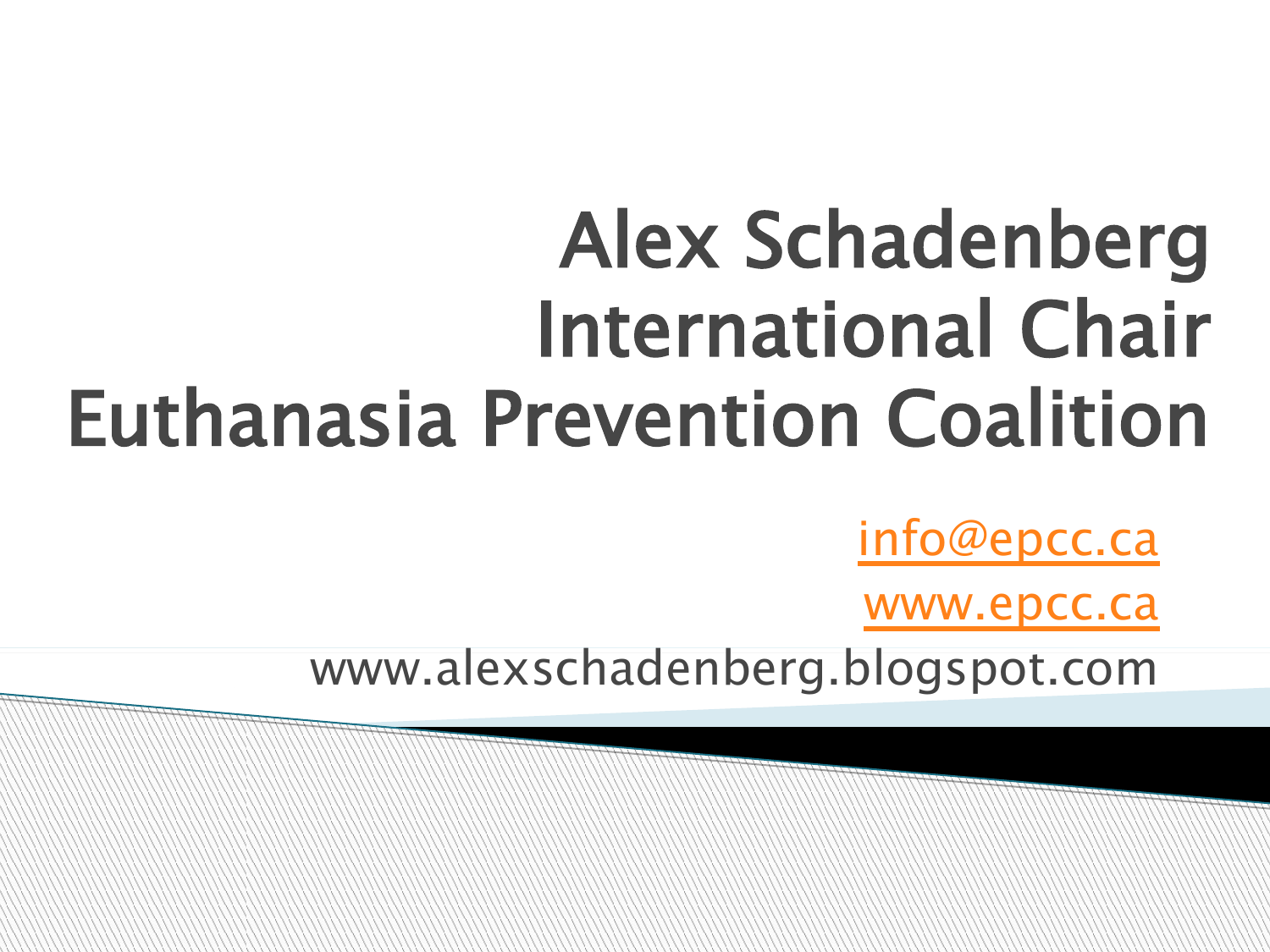- $\triangleright$  The philosophical and social lie.
- What does it mean to legalize euthanasia and/or assisted suicide.
- Doctors gain the legal right to lethally inject or prescribe lethal drugs to their patients.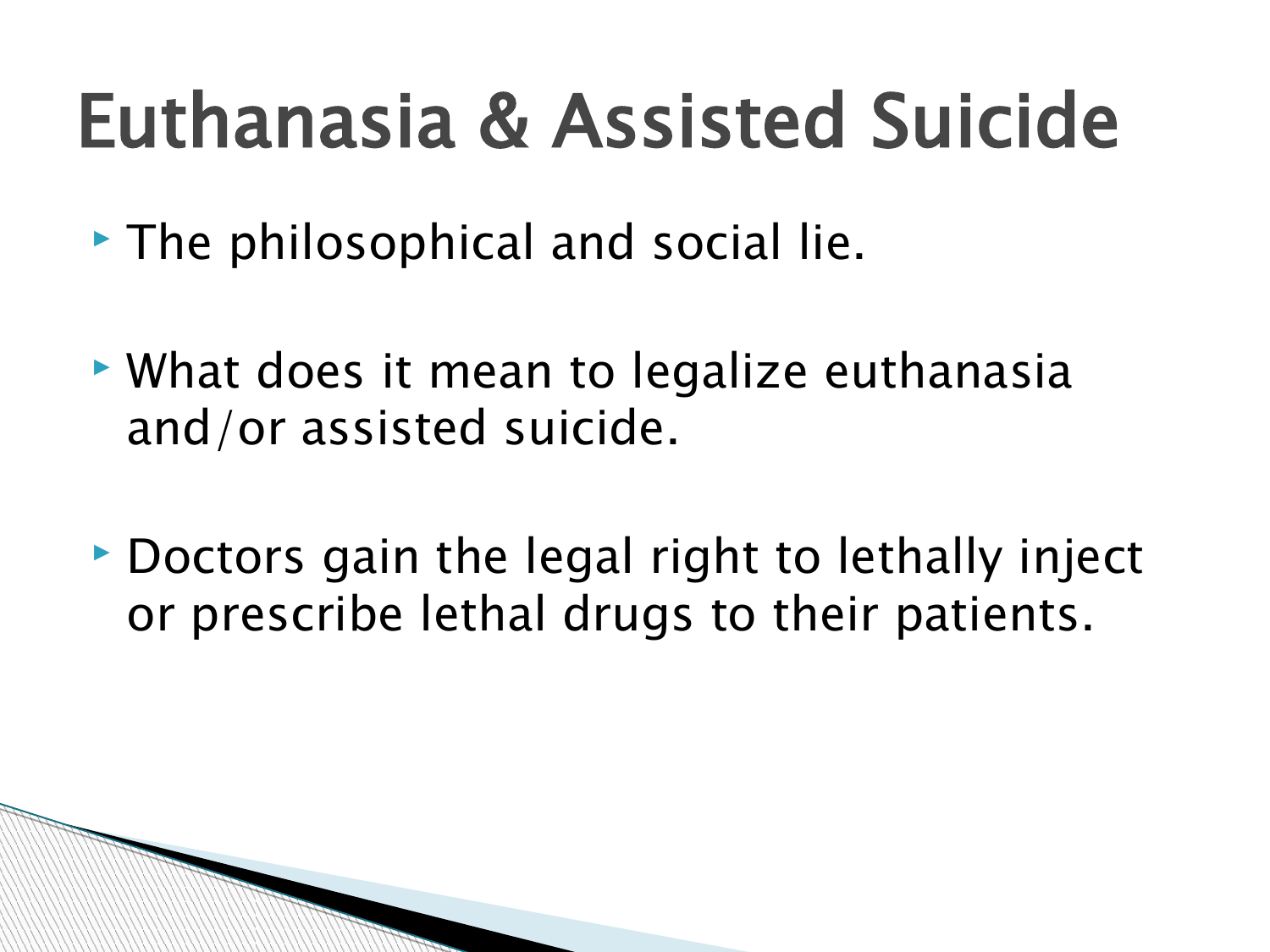- How do the laws work in most jurisdictions?
- (Switzerland is different than the rest of the world.
- $\triangleright$  The culture tells us that these are autonomous deaths, that euthanasia or assisted suicide creates some sort of right to decide.
- ► Choice and autonomy are only the flags that the death lobby waves to make us support giving doctors the right, in law, to cause our death.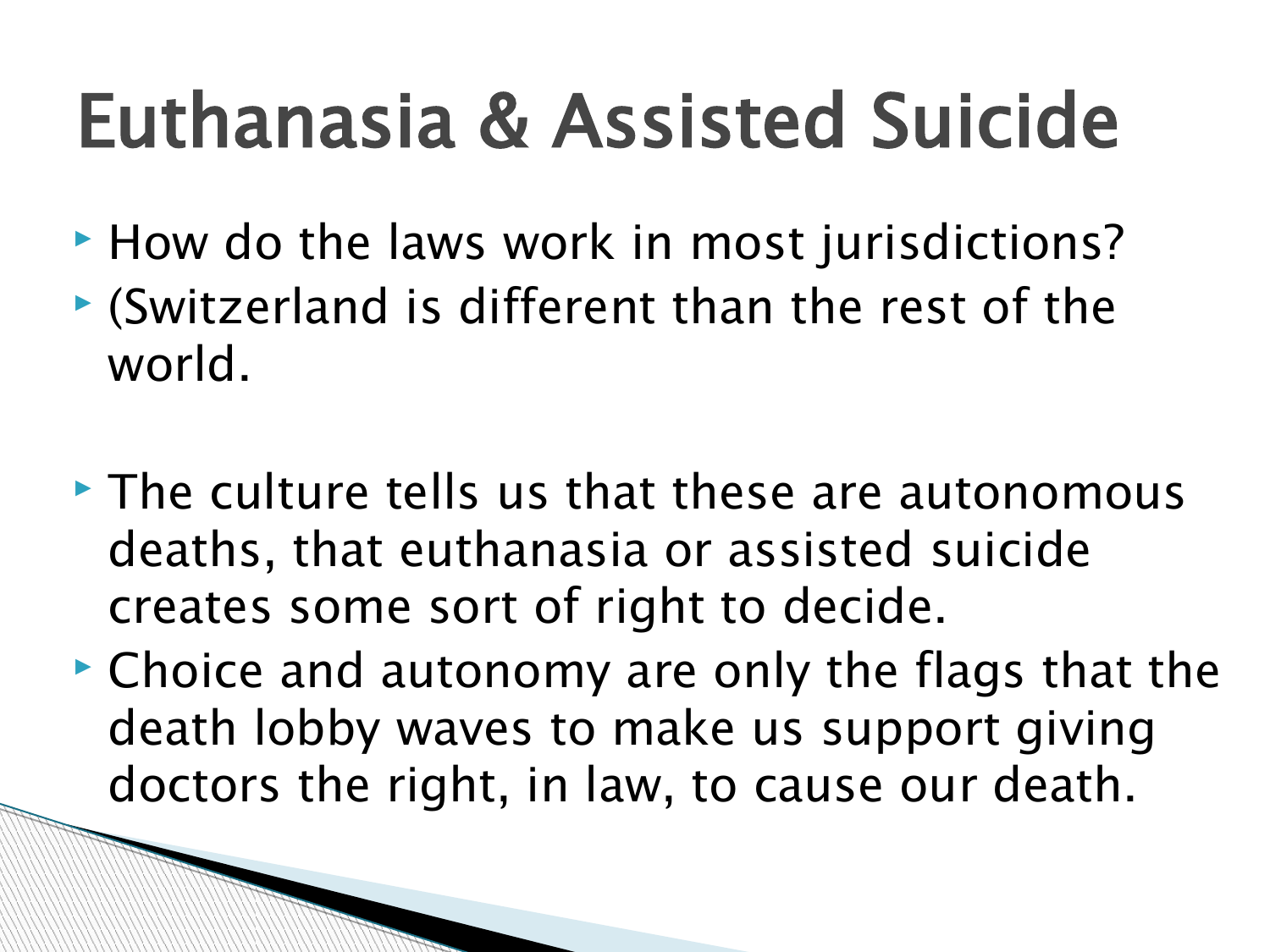- Assisted suicide laws are actually about the rules that a doctor must follow to cause your death.
- **If is a search in the set of patients when doctors or** assisted suicide groups have the right to kill their patients?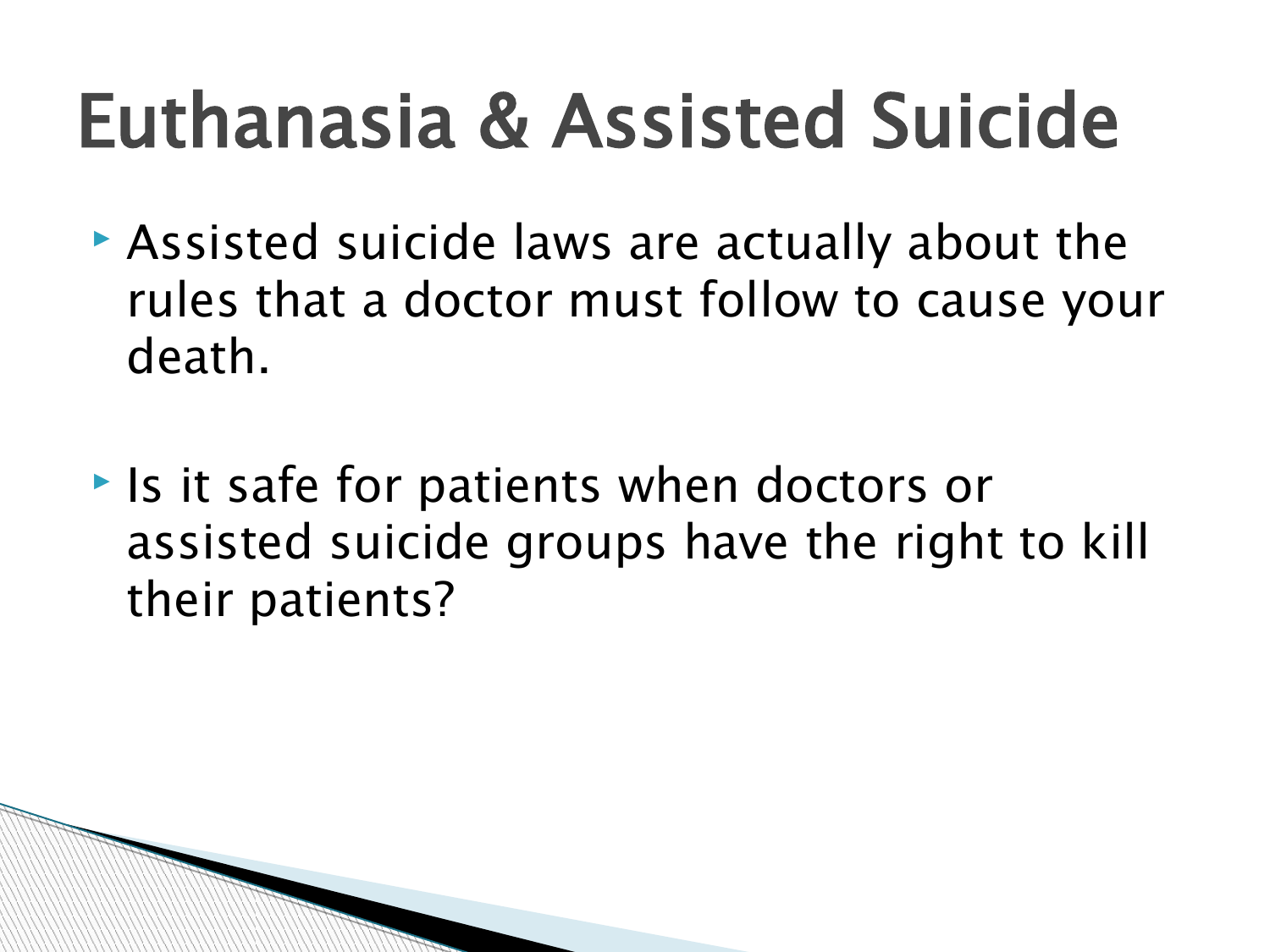- The Belgian euthanasia law and the studies that uncover abuse of the law.
- New England Journal of Medicine (NEJM) March 19, 2015. Recent trends in Euthanasia and Other End-of-Life Practices in Belgium.
- Canadian Medical Association Journal (CMAJ) May 17, 2010.
- ▶ British Medical Association Journal (BMAJ) October 5, 2010.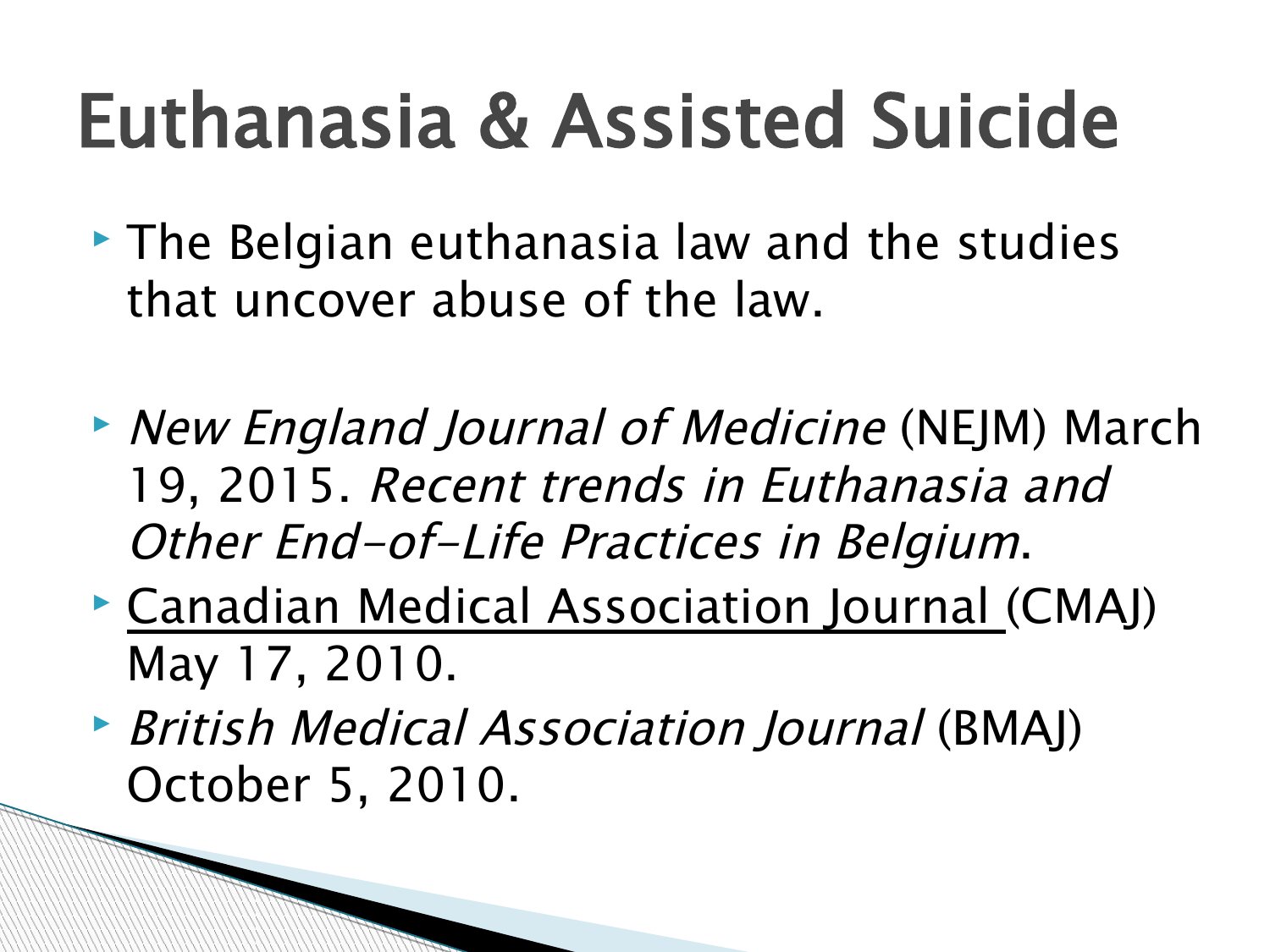- The Netherlands euthanasia law and the studies that uncover abuse of the law.
- The Lancet July 11, 2012, Trends in end-oflife practices before and after the enactment of the euthanasia law in the Netherlands from 1990 – 2010.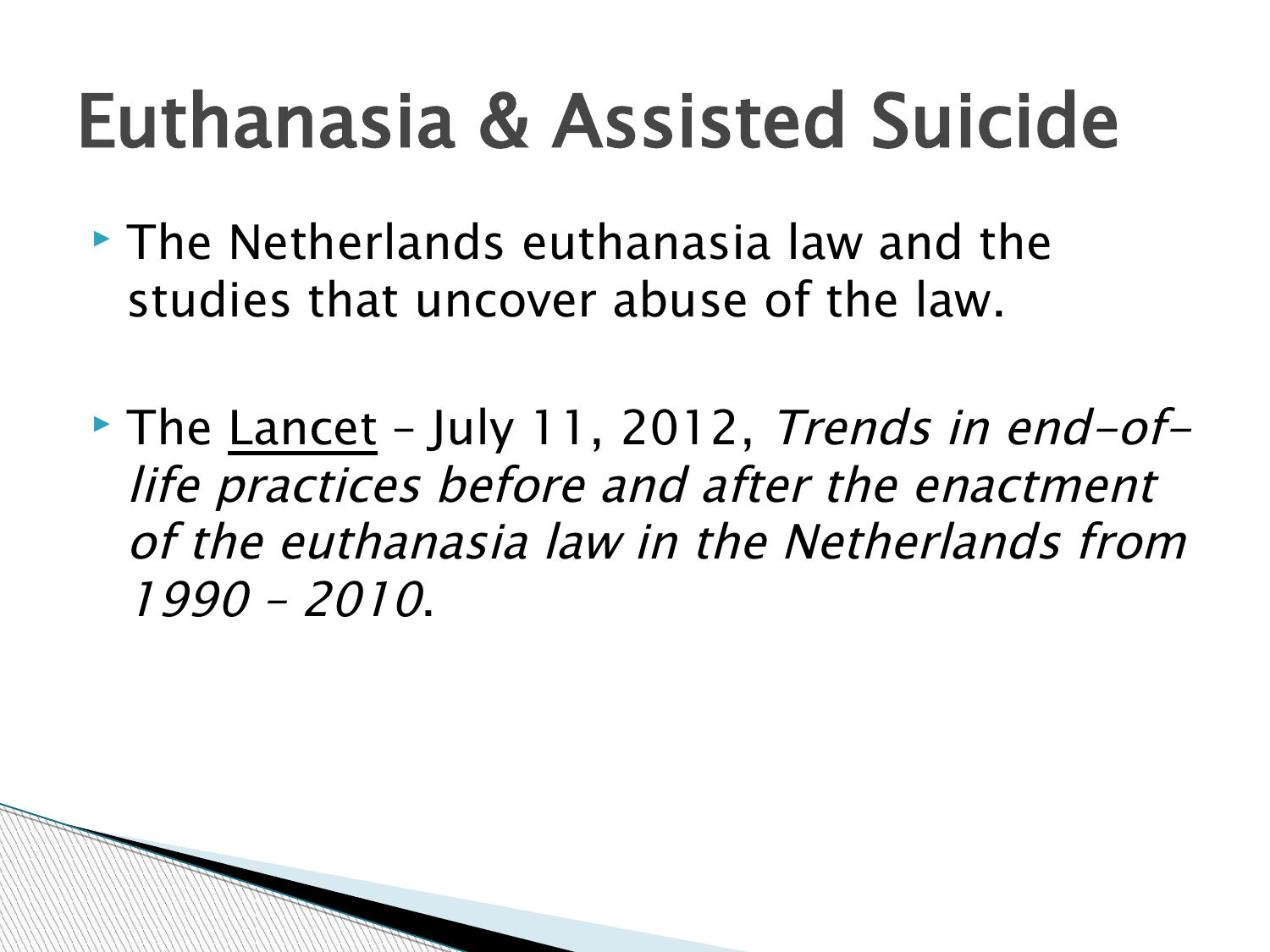- Netherlands:
- Recent case of a woman with dementia who died by forced euthanasia.
- The "final frontier" euthanasia for a "completed life."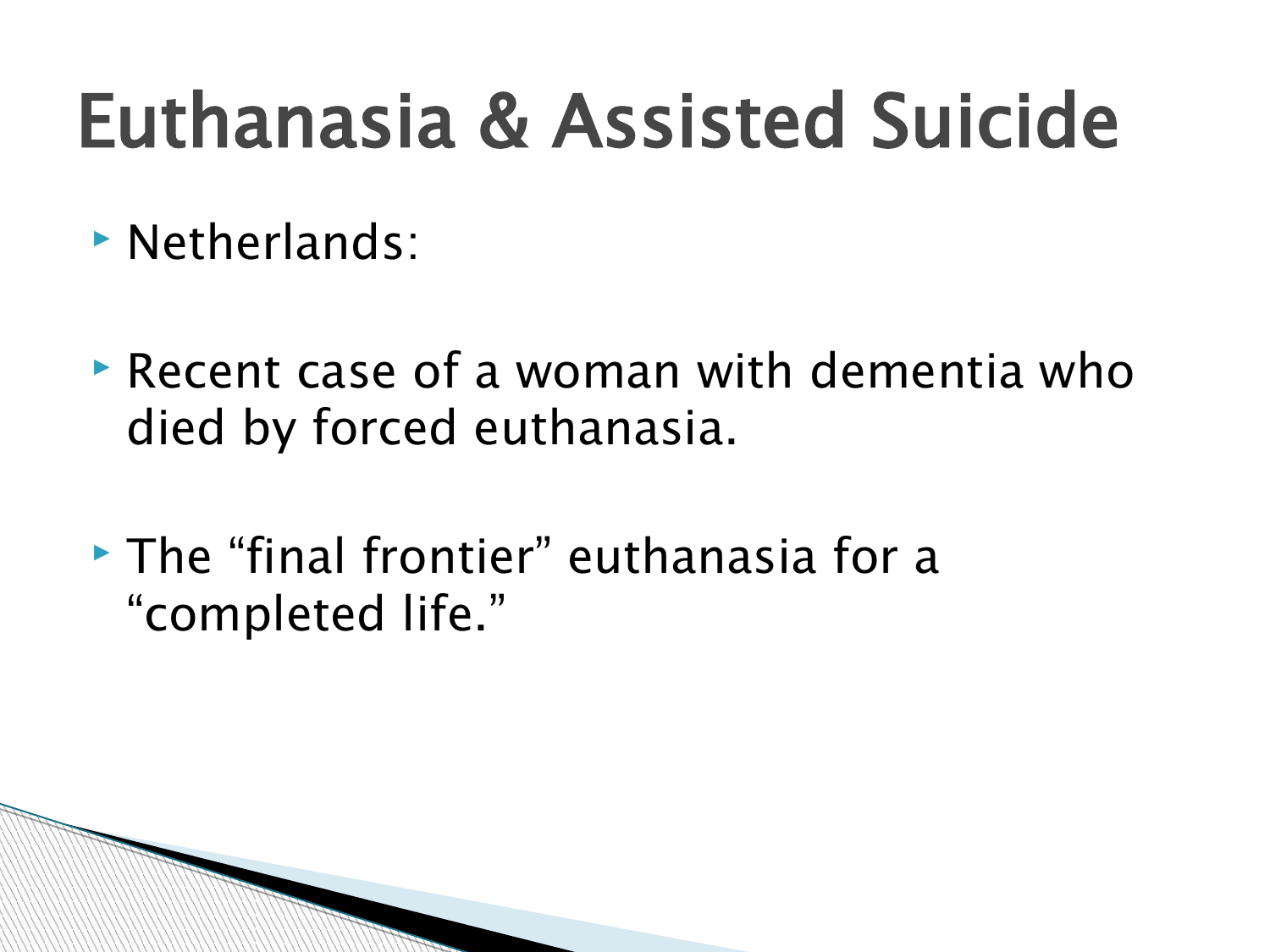- Switzerland's assisted suicide law.
- "selfish motives?"
- The role of the Swiss assisted suicide law in promoting the legalization of assisted suicide and euthanasia on a world-wide basis.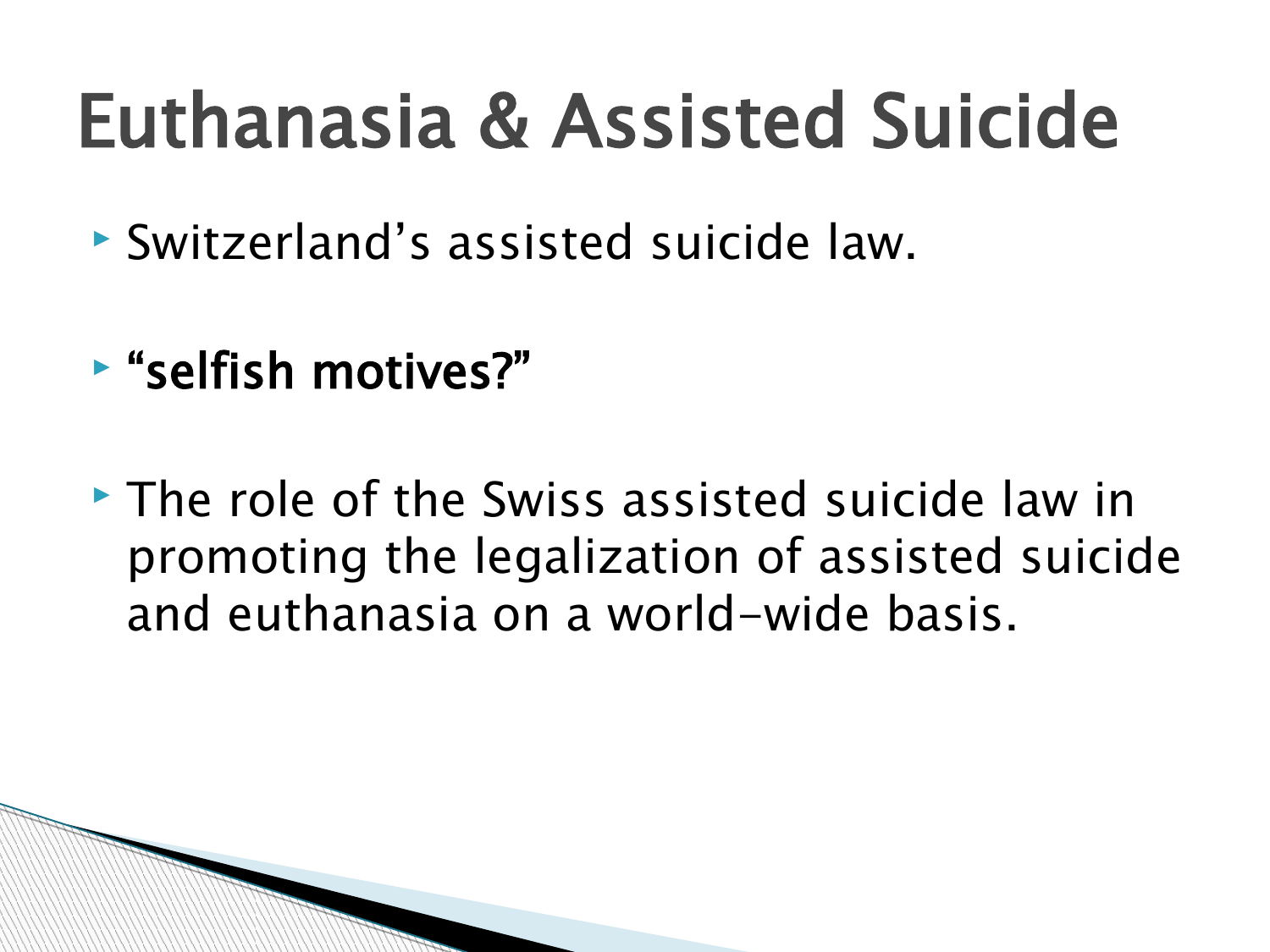- Switzerland cases.
- August 2015: A healthy depressed British woman died by assisted suicide at Dignitas.
- ▶ Feb 2014: Oriella Cazzanello (85) (Italian) was healthy but asked for assisted suicide because she was unhappy about how she looked.
- April 2013: Pietro D'Amico (62) (Italian) died by assisted suicide at Dignitas after receiving a wrong diagnosis.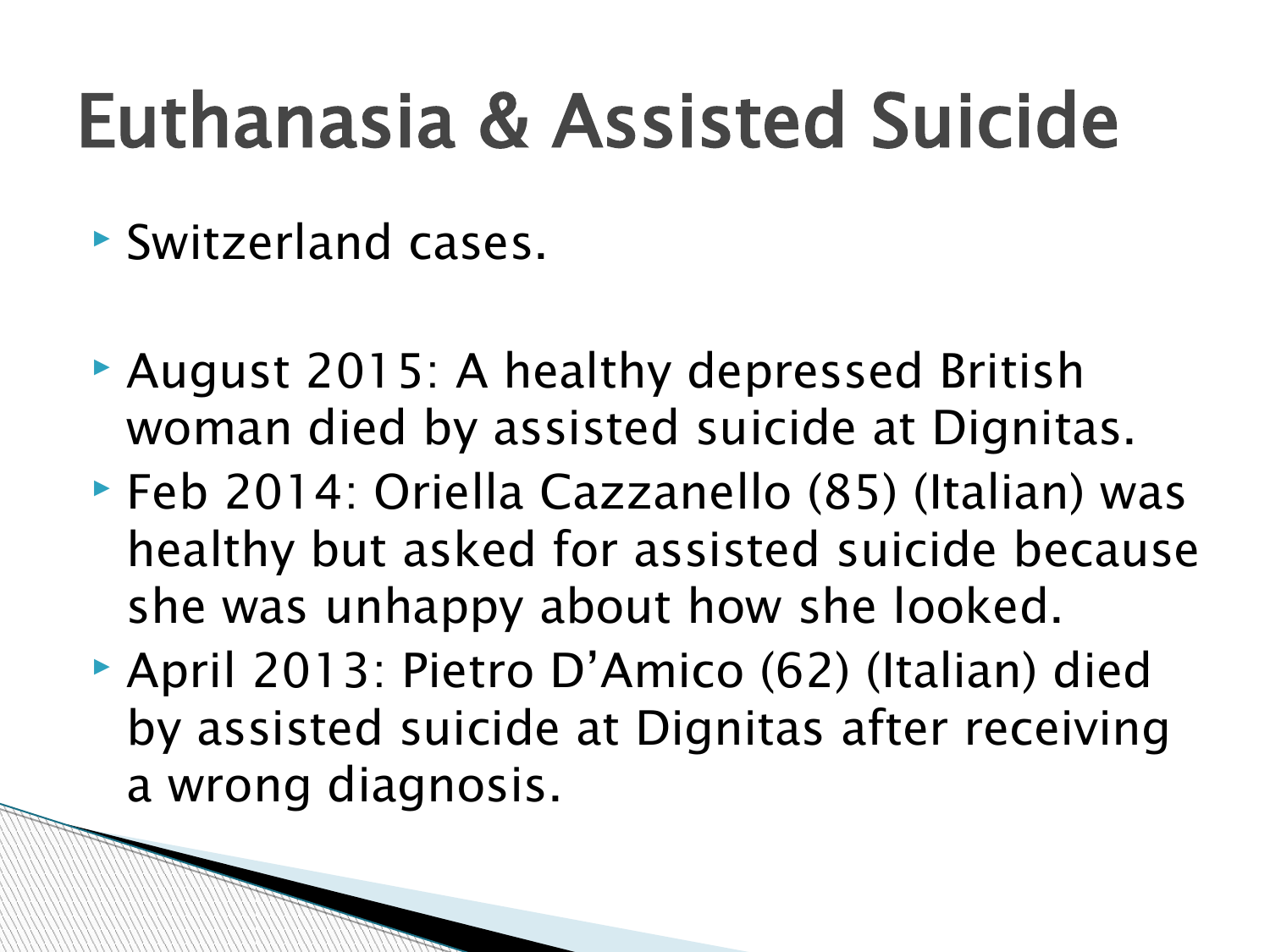- A 2014 study examined 1301 Swiss assisted suicide deaths and found that 16% of the people who died had no underlying illness and some of the deaths were listed as "weariness of life."
- July 11, 2016 Larissa Bieler wrote about assisted suicide and palliative care and questioned whether death by lethal drugs is part of an enlightened society.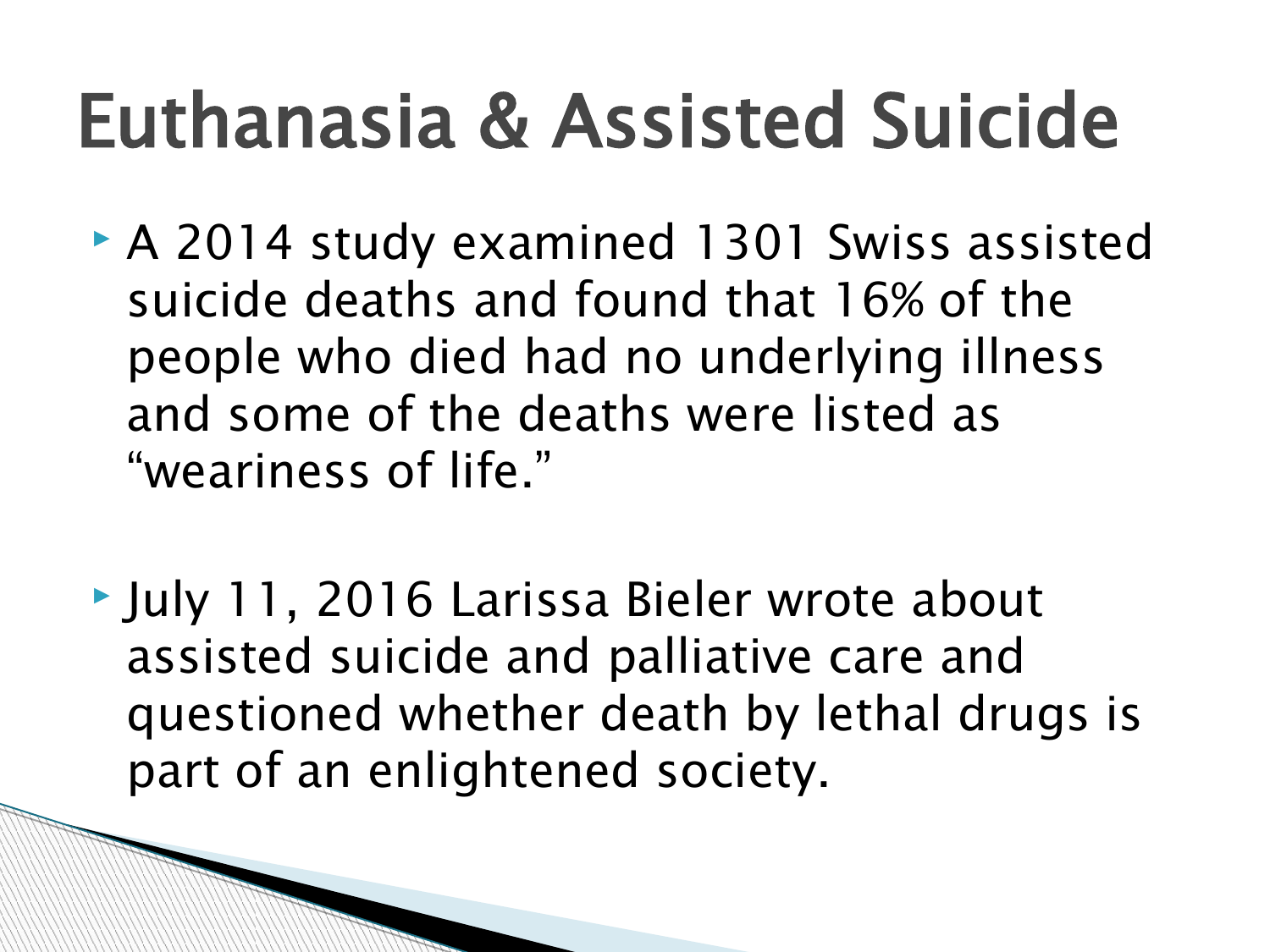- The Euthanasia Deception documentary.
- **If** is based on real life stories of people who have direct life experience with euthanasia and assisted suicide.
- We need to tell stories about how euthanasia and assisted suicide is not a freedom (freedom is a lie) but rather an abandonment.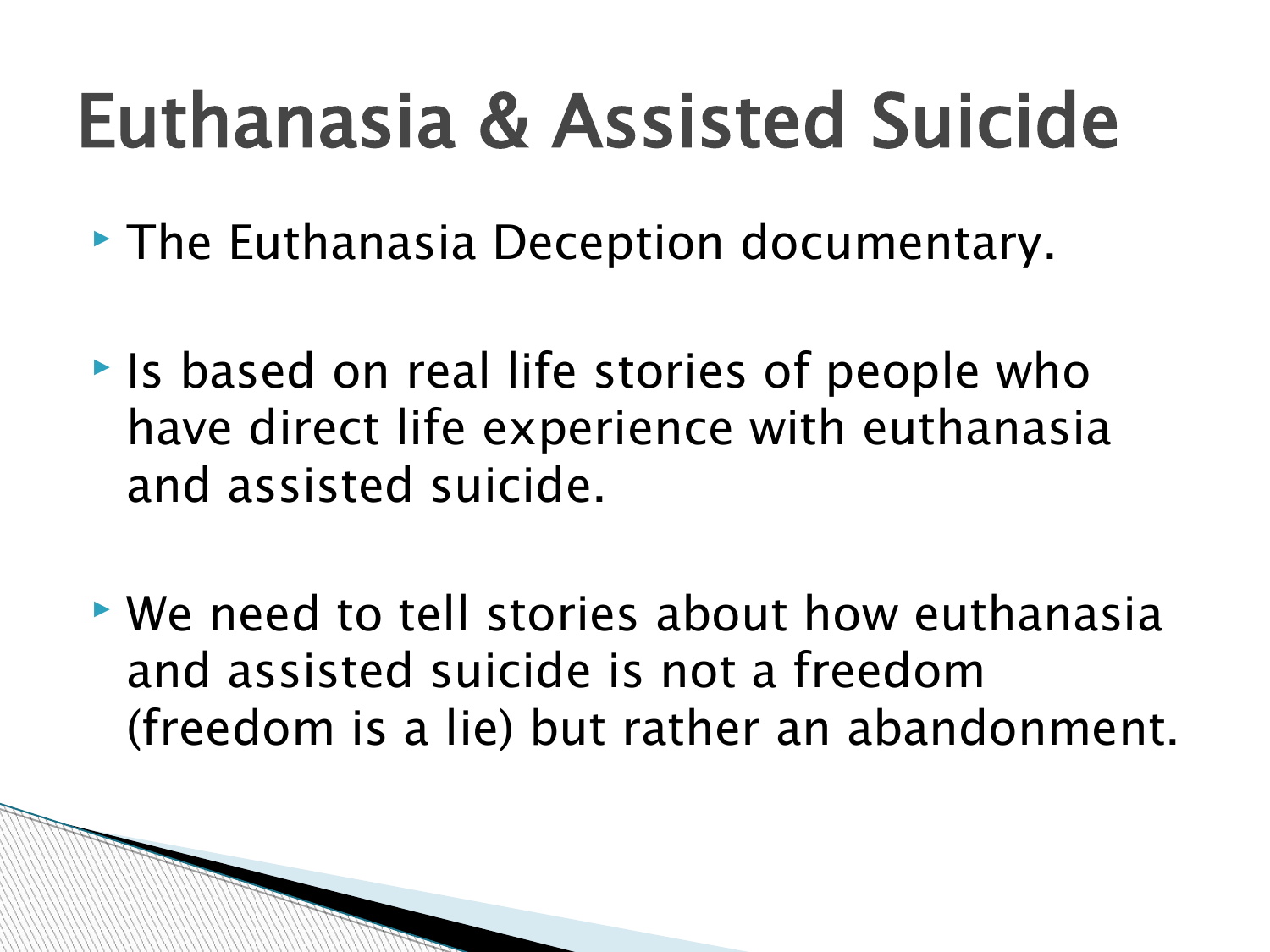- The truth about euthanasia and assisted suicide in relation to the nature of the human person.
- Human beings are physical, psychological, social and spiritual beings. When we experience physical suffering, we will also experience psychological suffering.
- We are interdependent beings. Assisted suicide threatens all of our lives.